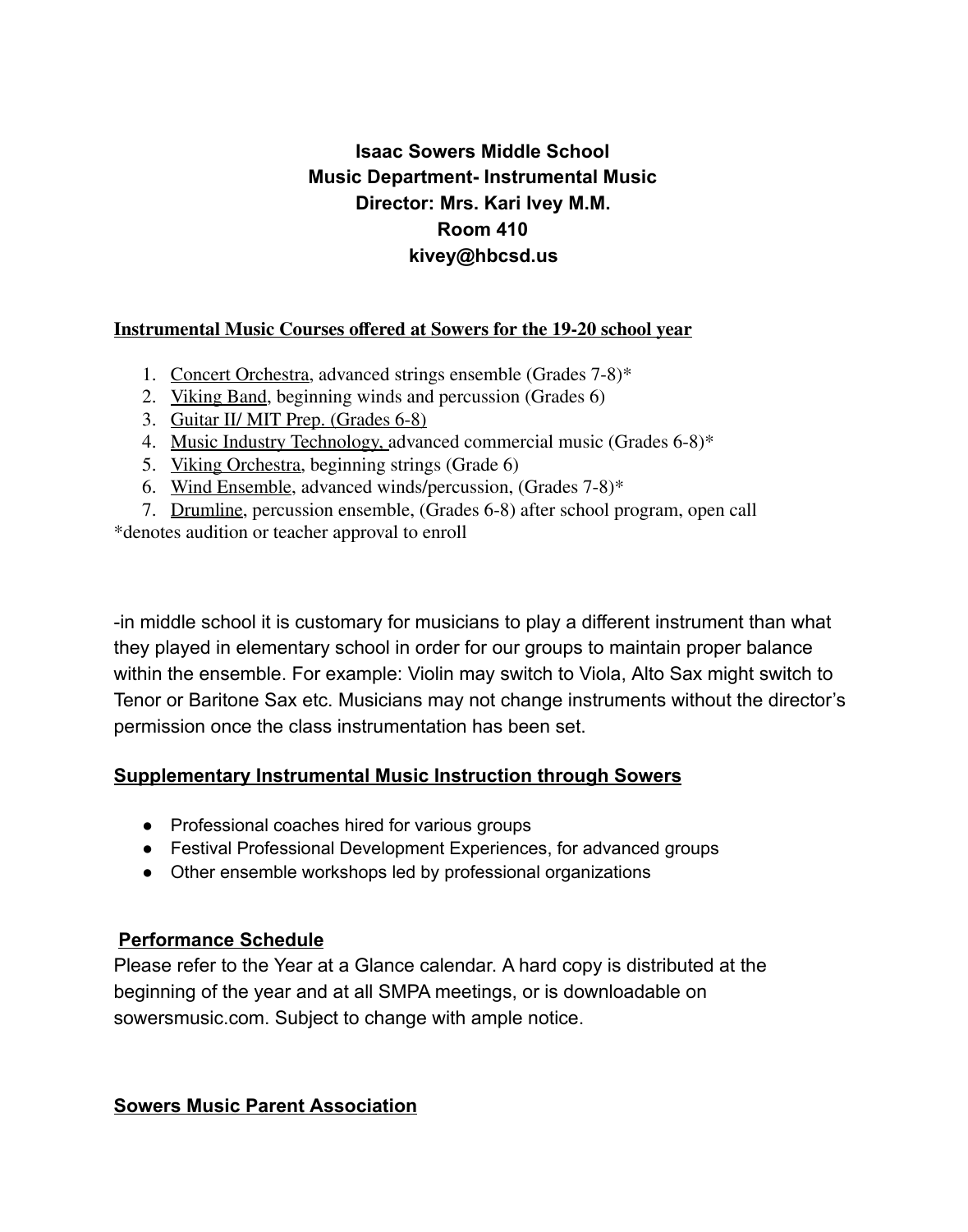Sowers Instrumental and Vocal music programs are supported by a parent booster organization called Sowers Music Parent Association, or SMPA. SMPA is a 501c3 non profit organization consisting of a board of directors, and chair members and has regular monthly meetings. SMPA meetings are listed on the Year At A Glance, and all meeting minutes and organization information can be found at sowersmusic.com.

#### **Sowers Music web address**: **www.sowersmusic.com**

Sowers music programs publish all information regarding performing groups, concerts, performances, auditions, forms, donation links, concert ticket sales, and SMPA information on this website. Mrs. Ivey also communicates information via school loop.

### **Fundraisers**

Sower's Music Department is supported by the fundraising efforts facilitated by our Sowers Music Parent Association, SMPA. All music literature, instruments, transportation costs, equipment, and supplementary music instruction is supported by SMPA. Our fundraising efforts are listed below:

- 1. Family Direct Donations, forms can be downloaded at sowersmusic.com
- 2. Corporate Sponsorship Program, info at sowersmusic.com
- 3. Dinner Nights Out
- 4. Concert Ticket and Concession sales
- 5. Sowers Musical ticket and concession sales
- 6. MacKenna Claire Foundation golf ball drop

\*\*The Assistance League of Huntington Beach has traditionally supported Sowers Music Department through grant programs submitted by teachers.

## **Other Items:**

Concert Attire: For Concert Performances, varies by ensemble.

Disneyland Music in the Park/Workshops: Sowers performing groups have historically attended festivals hosted by Disney or workshops at Disneyland. Students are encouraged to attend and participate in the experience but they are optional.

## **Musician's Supplies:**

- An instrument- Sowers has some inventory to lend via liability contract
- an electronic tuner/metronome (Snark tuners are recommended)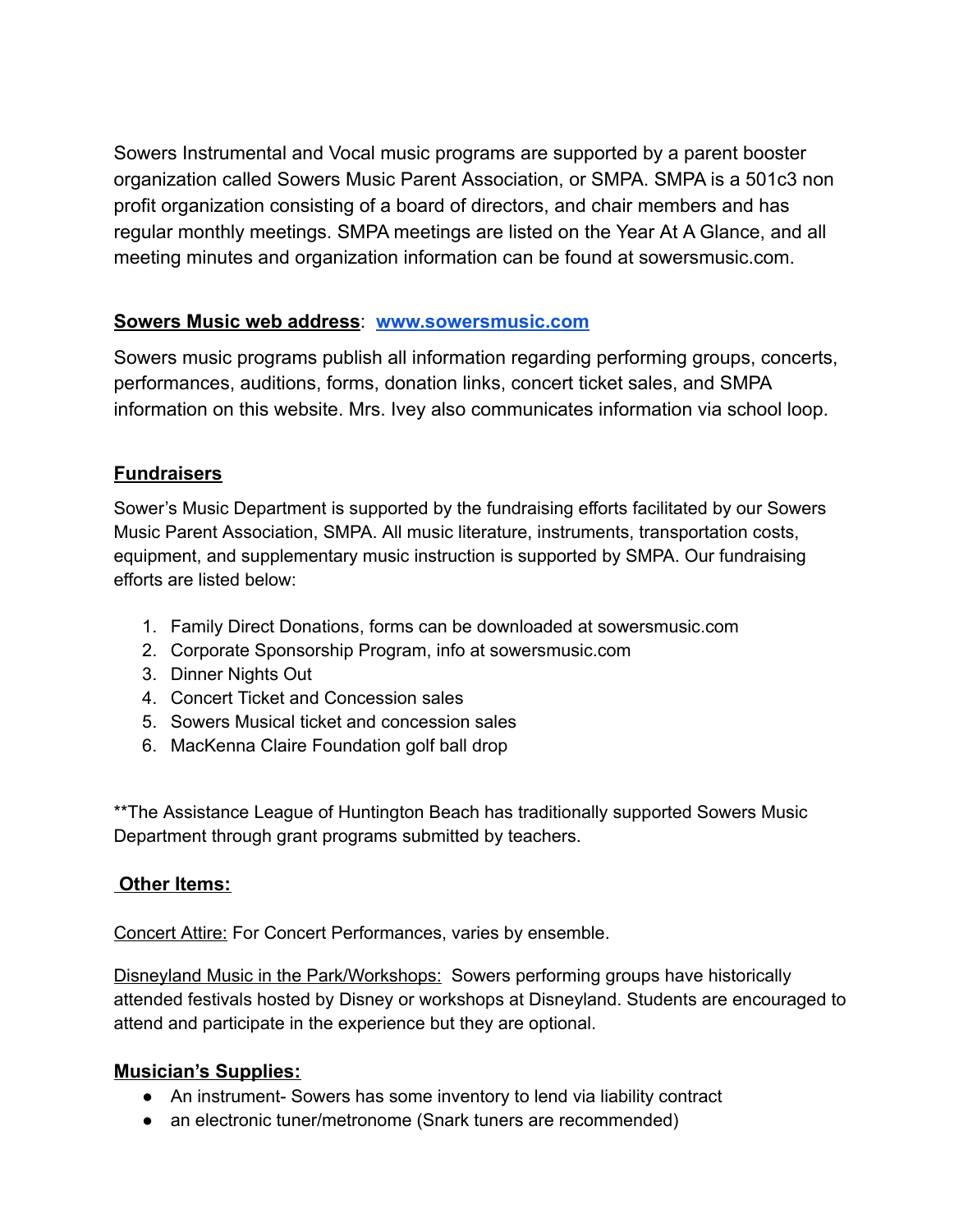- neck/guitar strap, reeds, strings, rosin, oil, instrument repair/maintenance supplies, guitar picks/cables/capos
- a pencil
- Composition/notebook for note taking and "5 on Friday" quizzes
- A folder or binder for music

**Music Classroom Supply Needs:** Please consider donating the following items for use in music class. Thank you.

- Clorox Wipes (to sanitize surfaces and stop the spread of germs)
- Facial Tissue
- Pencils
- Dry Erase Markers ( Black, and Colored~ Bold)
- Guitar picks

#### **Genres of Musical Studies By Literature and/or Discussion**

- Musical Theory and Notation- Basic Musical Concepts Testing weekly
- **•** American Patriotic
- Classical
- Various World Music Studies including but not limited to:

*Latin European/American African*

*Irish/Gaelic/Celtic Baltic East Asian South Asian Pacific Islander Native American*

- Multi-Spiritual/Holiday
- American Folk
- American Popular
- Music in Film and Television
- Rock and Roll
- American Country
- Pep Rally
- Blues/R&B
- Jazz
- Ethnomusicology-the study of music and culture in history
- General Music History
- World Protest Music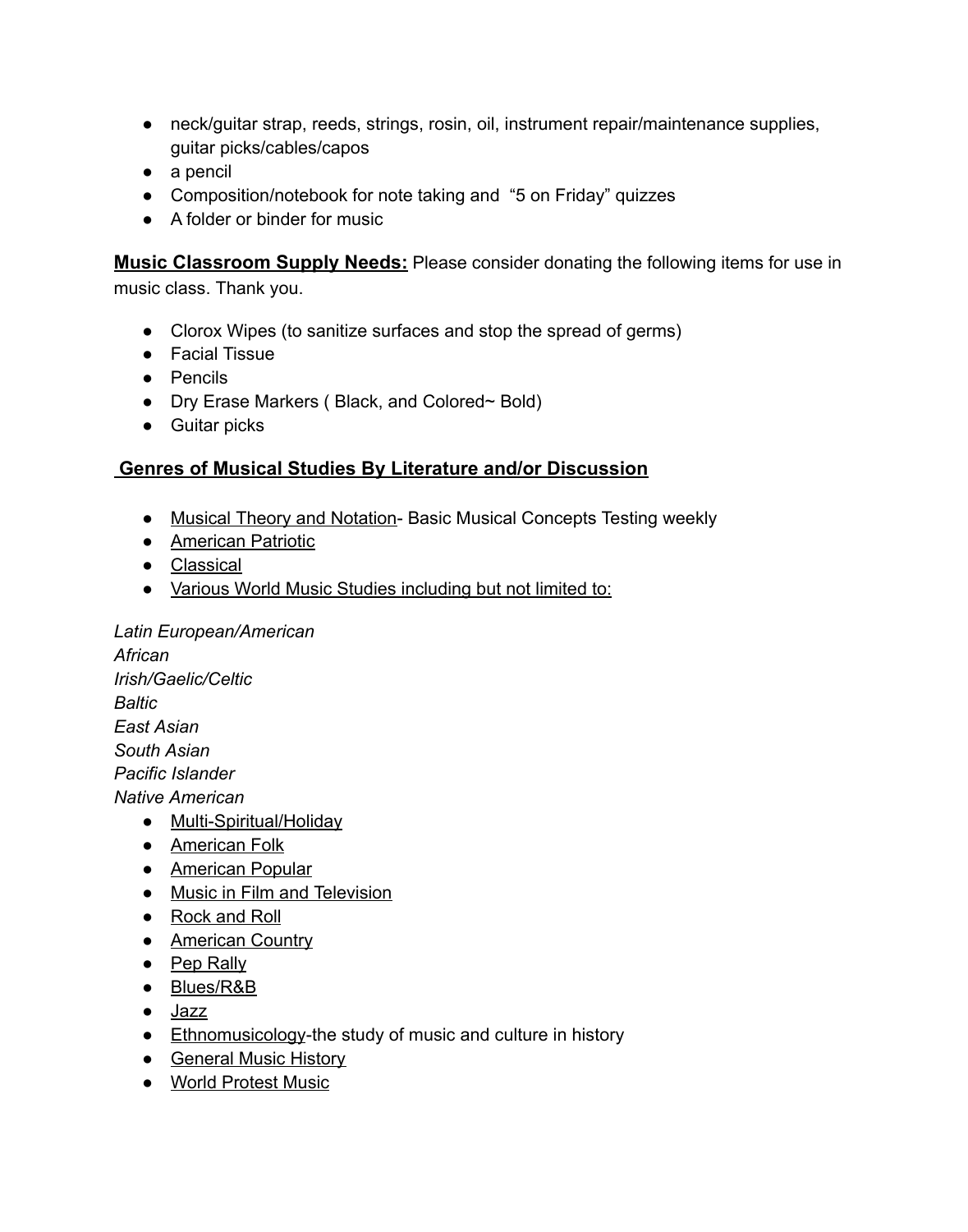\*\*This list is subject to additions as our music library resources increase through our fundraising efforts.

# **General Class Rules**

- 1. Musicians Do Not Play In Between Songs
- 2. Musicians Do Not Play or Talk While The Director Is Talking
- 3. All personal belongings must be stored out of the walking paths
- 4. Do not touch anything that does not belong to you or you have not been trained to operate.

\*\* Please see **Music Rehearsal Etiquette** packet for further details regarding classroom behavior and expectations. There are further class **Character** guidelines listed below in this syllabus.

## **Expectations**

- Daily In Class Rehearsal Participation: students need to be prepared for class with their instrument, music folder, composition book, and pencil. Points are deducted daily for being unprepared with the aforementioned items. Daily points are also deducted for musicians who fail to comply with the class Character rules.
- At Home Rehearsal: The Instrumental Music Elective is a graded course and is considered a priority as any other subject during homework time. Any assignments posted on School Loop are expected to be reviewed and completed on the date given.
- It is expected that musicians attend all concert performances. If illness prevents a musician from participating in a concert, an alternate assignment will be given/graded in lieu of concert attendance/performance. This option is available for excused absence circumstances as concert dates are calendared months in advance. \*Please see the Year at a Glance calendar. No Show or unexcused concert attendance results in a 0 grade. (please review\*\* 0 grades for details). Please plan family vacations accordingly considering the week before and of concerts/performances. These are unexcused absence as per CA Ed. Code.
- Musicians Must Wear Concert Dress at All Concerts: unless otherwise specified
- Class Rules Must Be Observed At All Times
- No Late Work Will Be Accepted for full credit. No Exceptions. Students have one day to turn in missed in class assignments with an excused absence.

## **Photography and Internet Postings via Schoolloop/ sowersmusic.com**

I reference the school's photo release data for photographing students or using their photo on our School Loop page, sowersmusic.com, or used for other program recruitment and promotional items.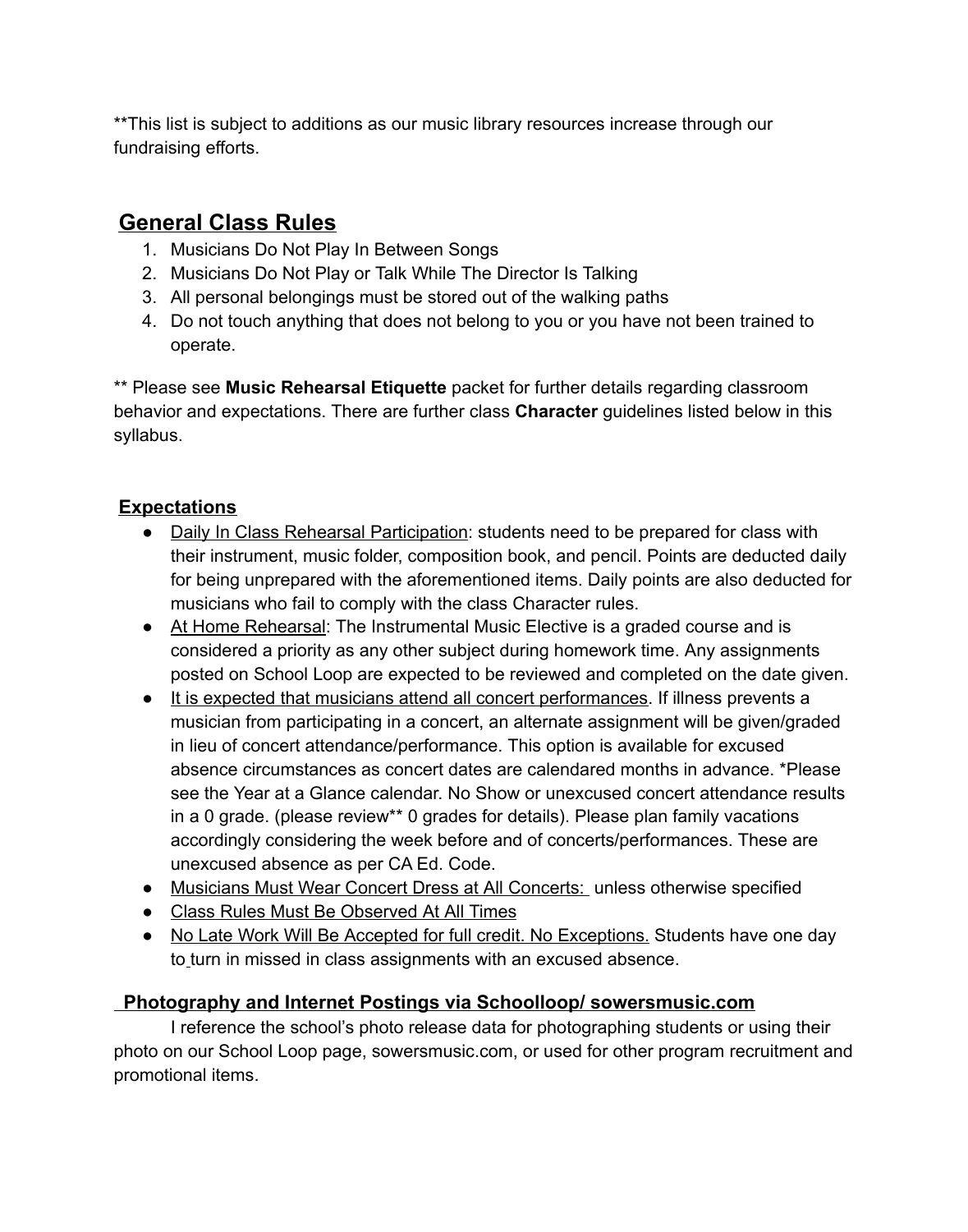### **Communication**

- All Musicians must fill out and return the last page of this syllabus with parent signature
- $\bullet$  Email: kivey@hbcsd.us
- General Information emails
- Flyers
- School Loopmail

*\*School Loop:* All students and parents are expected to register for a School Loop account as this is our main form of communication. You will need your student's ID number (located on their ID card), and a working email address in order to register yourself as a parent. School Loop is a web based resource where you can access your student's daily assignments, view their current grades in all classes, and find links to communicate with your student's teachers. Once you register, School Loop will send you a nightly email reminder with your student's current grades, homework assignments, and notices for upcoming projects, tests, assignments, and performances. All music news, assignments, and upcoming events will be posted on School Loop.

#### **Grades and Weighting of Assignments**

#### **Grades:**

Musicians earn grades based on the standard A-F scale. **A** 90-100% **B** 80-89% **C** 70-79%

**D** 60-69%

**F** 0\*\*-59%

**\*\*0 grades: students who fail to turn in any assignment on time receive a 0 grade for that assignment. 0 grades are weighted heavily in the School Loop grading system and have severe negative impact on students' grades. Students may turn in work late with an Excused Absence, and I follow the student handbook and California Education code as to what is considered an excused absence.**

#### **Character Grade**

As our Physical Education department has implemented, music students are graded on character as well. Points can be earned by demonstrating good character by following class rules and procedures. Grades are raised by following expectations and reduced by failing to follow class rules and procedures. I normally start with 20 points for the week and students earn or lose points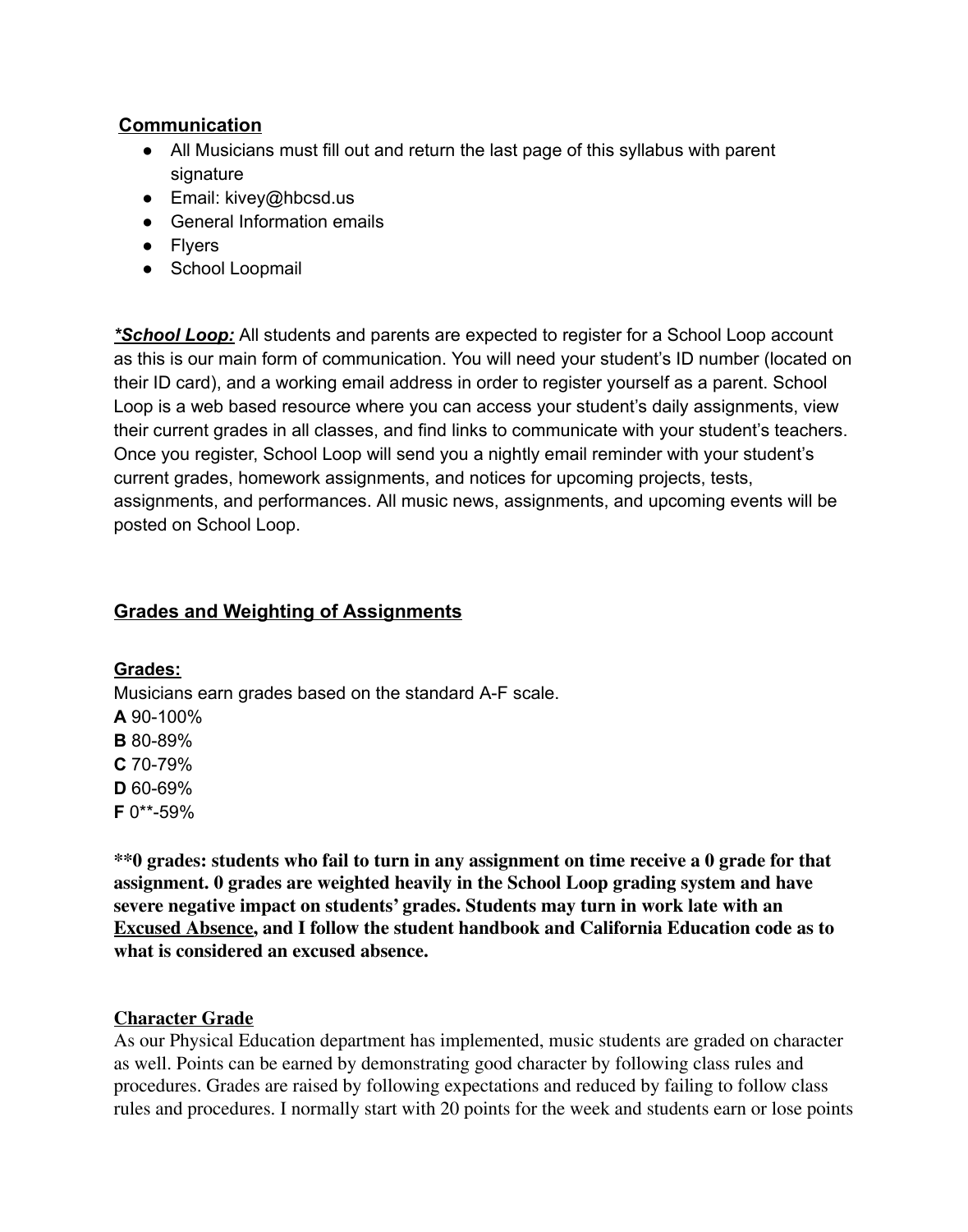as their character is observed. One point reduced per infraction or one point added per demonstration of good character. Infractions and positive behaviors will be marked in school loop with codes so that parents and students can track behavior.

Character Grade Codes:

NM- no music NP- no pencil NI- no instrument R- running in class T-throwing things in class PBS- playing between songs TDS- talking during songs TT/PT- talking/ playing while teacher is talking IU- inappropriate use of equipment MO- music left out IO- instrument left out B- bullying/teasing- results in referral and behavioral intervention, possible removal from class C-cussing- results in referral and behavioral intervention PC- aggressive physical contact- results in referral and behavioral intervention, possible removal from class SR-name left on sub report-results in referral and behavioral intervention G- chewing gum H-helpful +1 O- organization +1 K- demonstrates kindness +1 P- prepared for class +1 L- demonstrates positive leadership +1

#### **Weighting:**

Classwork and participation grades are weighted as follows:

Character 30% Five on Friday Quizzes 10% Assignments: 10% Concert / Performance Attendance: 50% Participation/Attendance: 50% Projects: 25% Tests/Performance Assessments: 25% Extra Credit: As Offered, see below

#### **Assignments/Tests/ Quizzes**

● Musical Concepts Assessment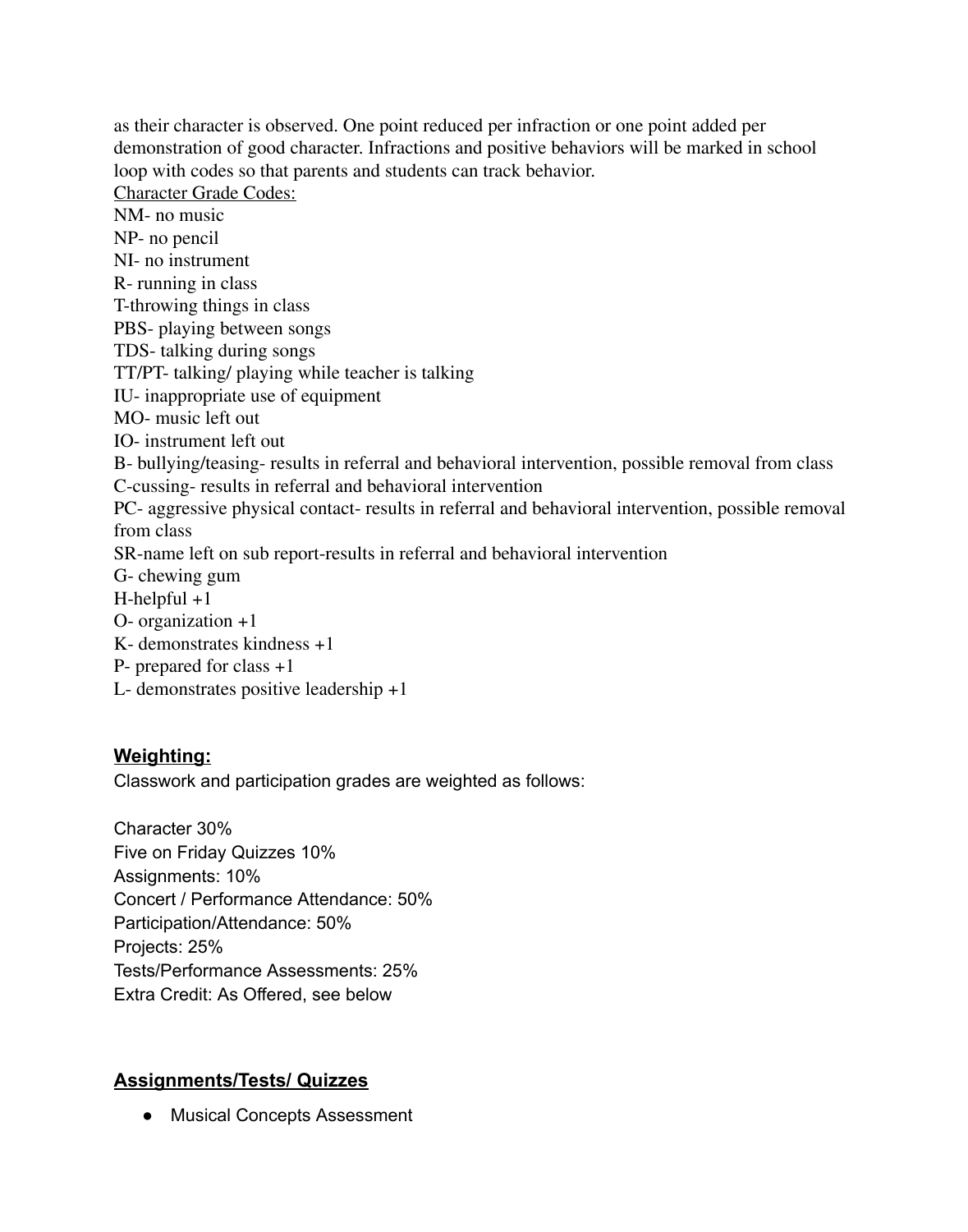- Five on Friday 5 question quiz given every Friday
- Performance Assessments (playing or written test)
- Various musical genre worksheets, supplementary materials, internet searches
- Concert Attendance and Participation
- Video/slideshow productions

### **Extra Credit**

10 points extra credit can be earned each quarter by attending a semi/pro performance of a musician performing on your instrument. Submit a photo/ticket stub/program showing the date of the event, and email a paragraph via school loop discussing the event, where it was, who was performing, what you observed about the performance, and how you can use what you observed to improve your own performance, musicianship, or stage presence.

## **What To Expect in Instrumental Music Month to Month**

#### **(subject to change)**

#### **September:**

Musical Concepts Assessment Week 2-3, Music Theory and Notation, Scale Studies, School Spirit Music, American Patriotic Music, Christmas Music, Multi-Spiritual/Holiday, Five on Friday Quizzes begin, student leaders chosen, Musician's spirit wear and concert attire will be ordered/money collected. Middle School Band Night with EHS, MIT/Guitar casting.

**October:** Thursday sectionals begin, Scale Studies, Rhythm Studies, Daily points tabulations begin-class preparedness and observation of class rules, daily rehearsal of Celebration of The Season music begins. Chair testing (orch/band), concert casting.

**November:** Multi-Spiritual/Holiday, Christmas Music, Classical Music, American Folk Music, Basic Ethnomusicology Concepts, daily rehearsal of Celebration of The Season music continues.

**December:** A Celebration of the Season Performance, Class yearbook photos taken, Class party, Commercial music video production begins.

**January:** Begin study of American Popular Music, Music in Film and Television, World Music-Musician research project for Guitar I/II, Rock and Roll, Blues/R&B, Disney workshop preparation begins. Commercial music video/slideshow production.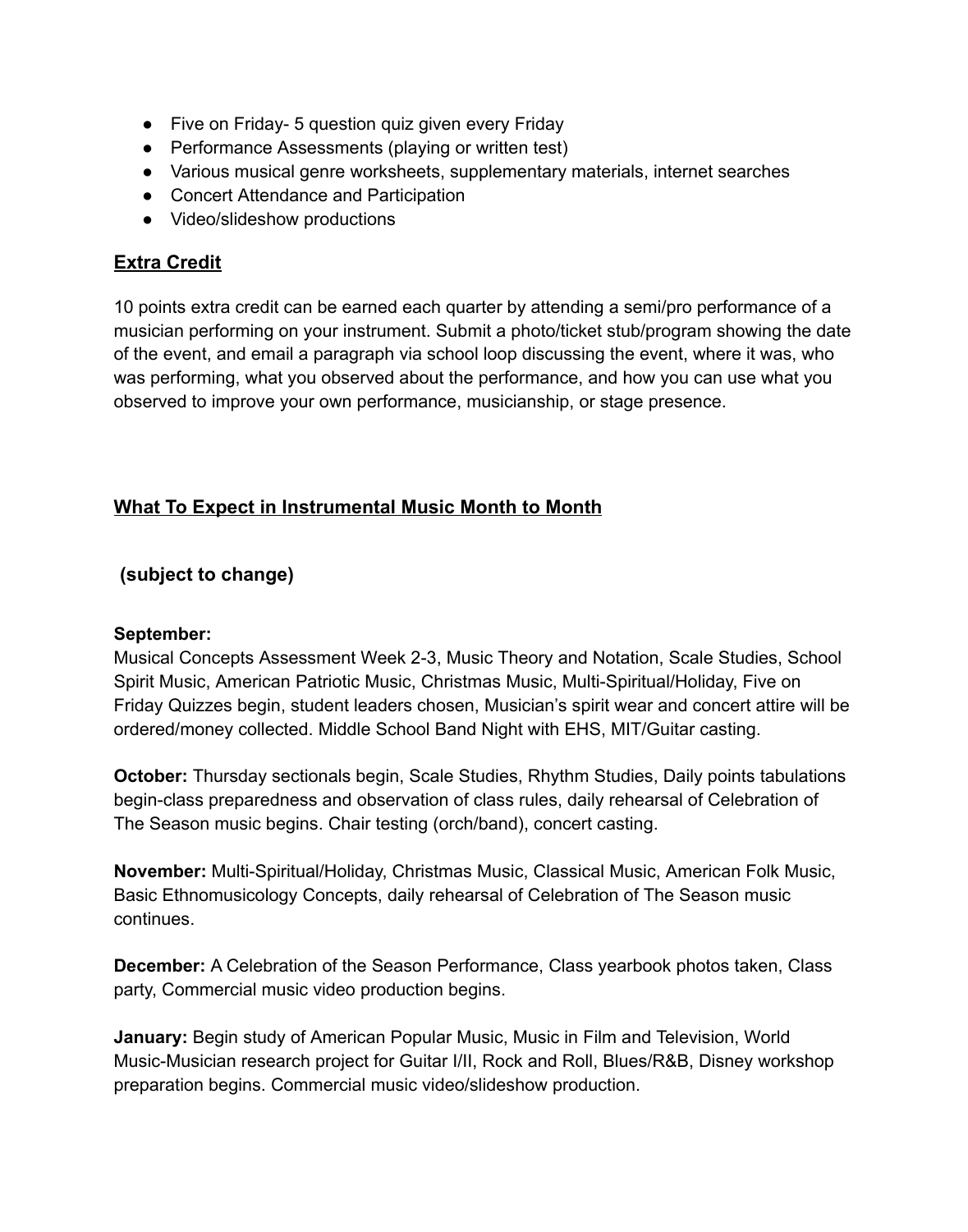**February:** Daily rehearsal of World and American Popular Music, Music in Film and Television, Rock n Roll, Blues/R&B, Jazz. Beginning discussions of program for Spring Concert, and Spring concert preparation. Auditions for Spring Musical TBA.

**March:** Music In Our School's Month, Lunch Concert Series, Sowers Musical rehearsals begin. HBCSD Student Art Show Creative Visions Opening Night performances. Commercial Music Roots of Rock concert. MIT application goes out. Area Band/Orch Concert with EHS.

**April:** Chair testing (orch/band), Spring concert Music established and rehearsed daily, Spring Concert music playlist established and rehearsed daily, Spring Break. Spring Musical. MIT application due mid- month. District Choral Festival. Commercial music video/slideshow production.

**May:** Spring concert music rehearsed daily, Disney workshop, Spring Concert music rehearsed daily. Spring Musical. MIT auditions- second Thursday May. Spring Concerts, Popfest!- Commercial music final concert.

**June:** Articulation with EHS, Music Awards Ceremony-8<sup>th</sup> graders only, promotion snackbar